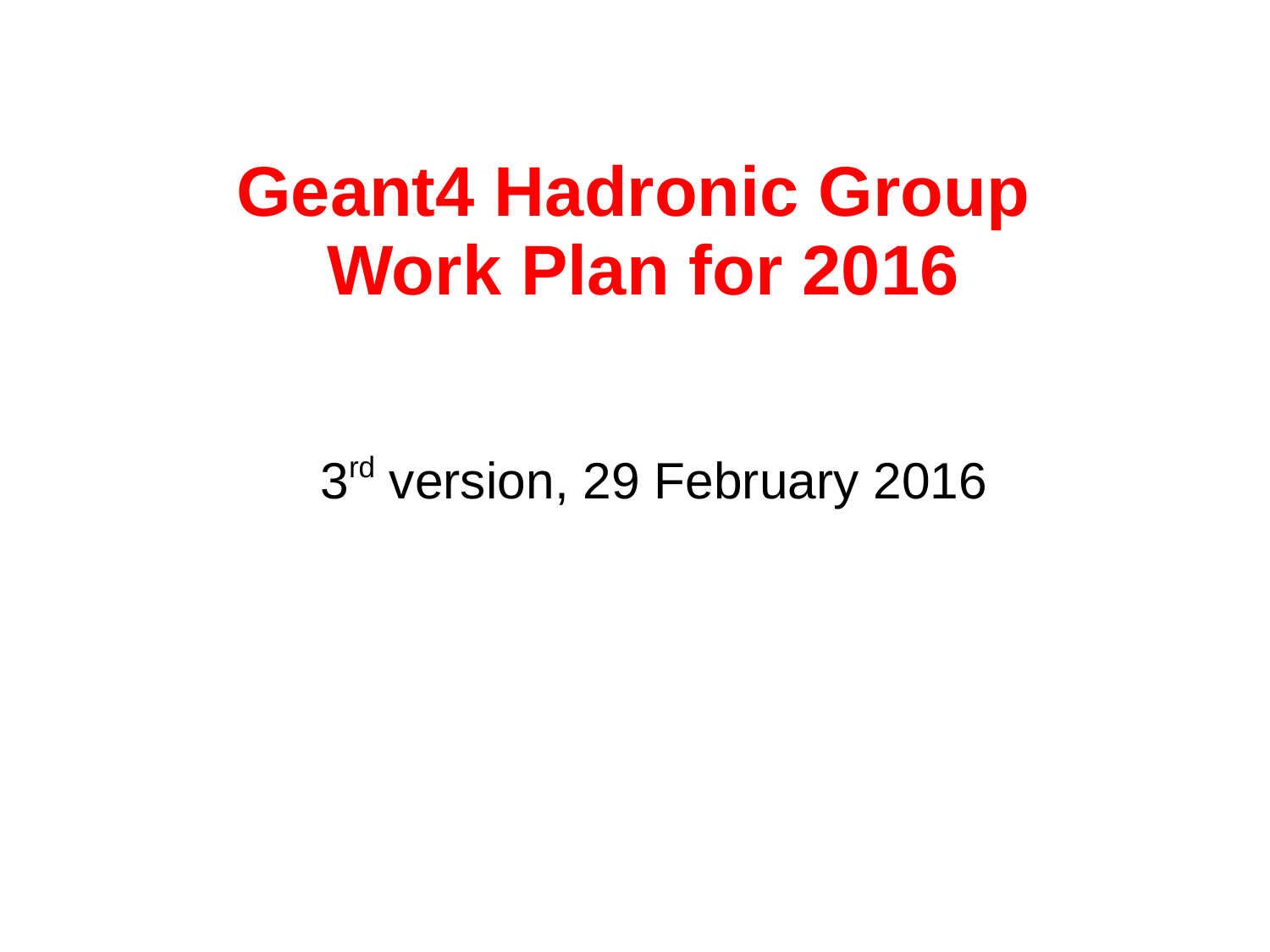# String models (1/3)

- Validation of **FTF** model for nucleus-nucleus interactions
	- V. Uzhinsky  $(1)$
- Description of FTF model: improvement of the Geant4 physics reference manual, and preparation of a paper
	- V. Uzhinsky (2)
- Tuning and improvement of **QGS** for hN and hA interactions
	- V. Uzhinksy  $(1)$
- Revision of the **QGS** documentation in the Geant4 physics reference manual
	- V. Uzhinksy (2)
- Investigation of string implementations in other codes, and first attempt to include hard scattering in **QGS**
	- V. Uzhinksy (2)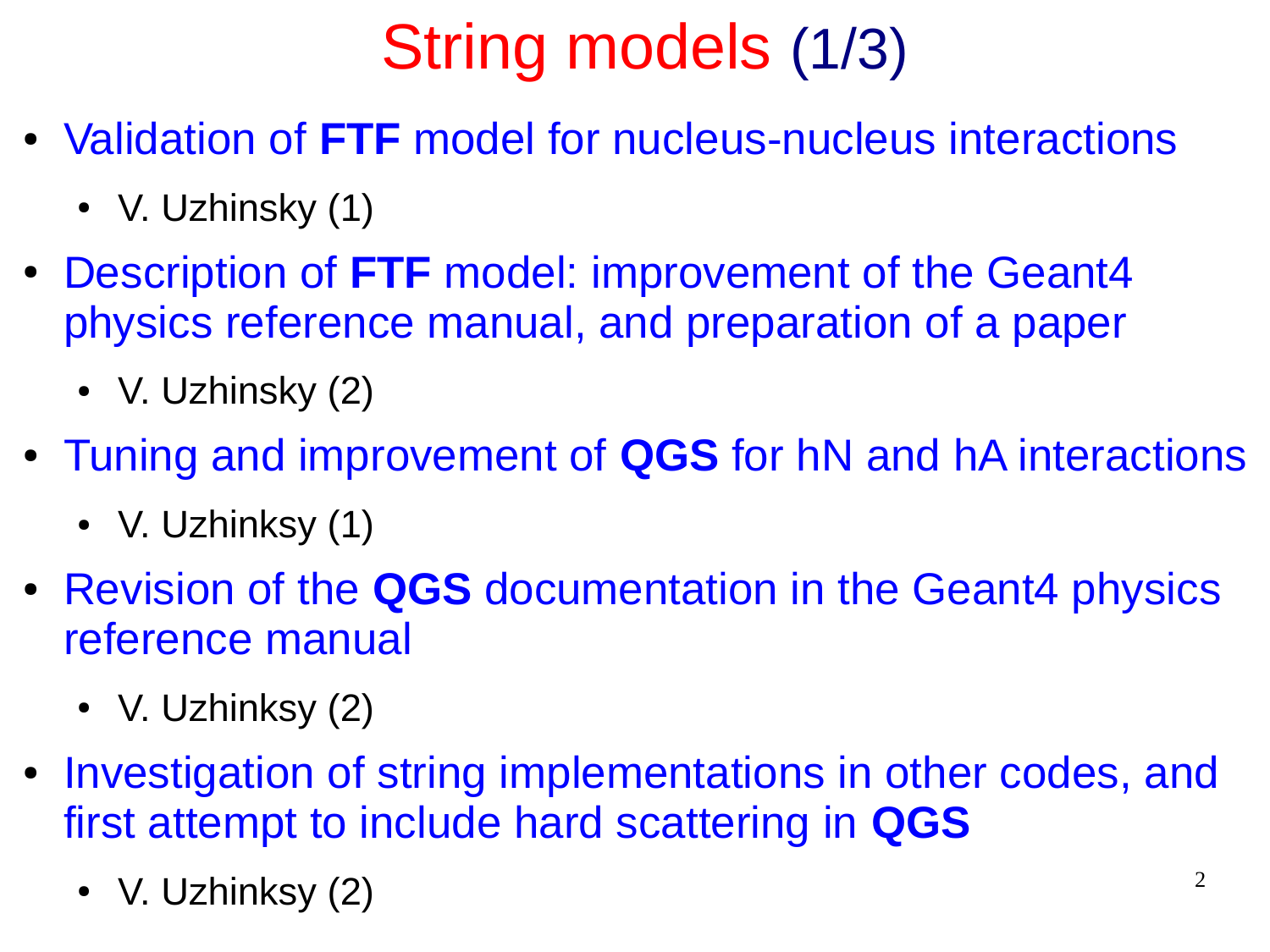### String models (2/3)

- Development and validation of the low-mass diffraction dissociation model, and low-energy extension of hadron string models
	- V. Grichine
- Code improvements of string models (FTF and QGS)
	- A. Ribon  $(1 \& 2)$
- Hadronic shower effects of string models
	- A. Ribon  $(1 \& 2)$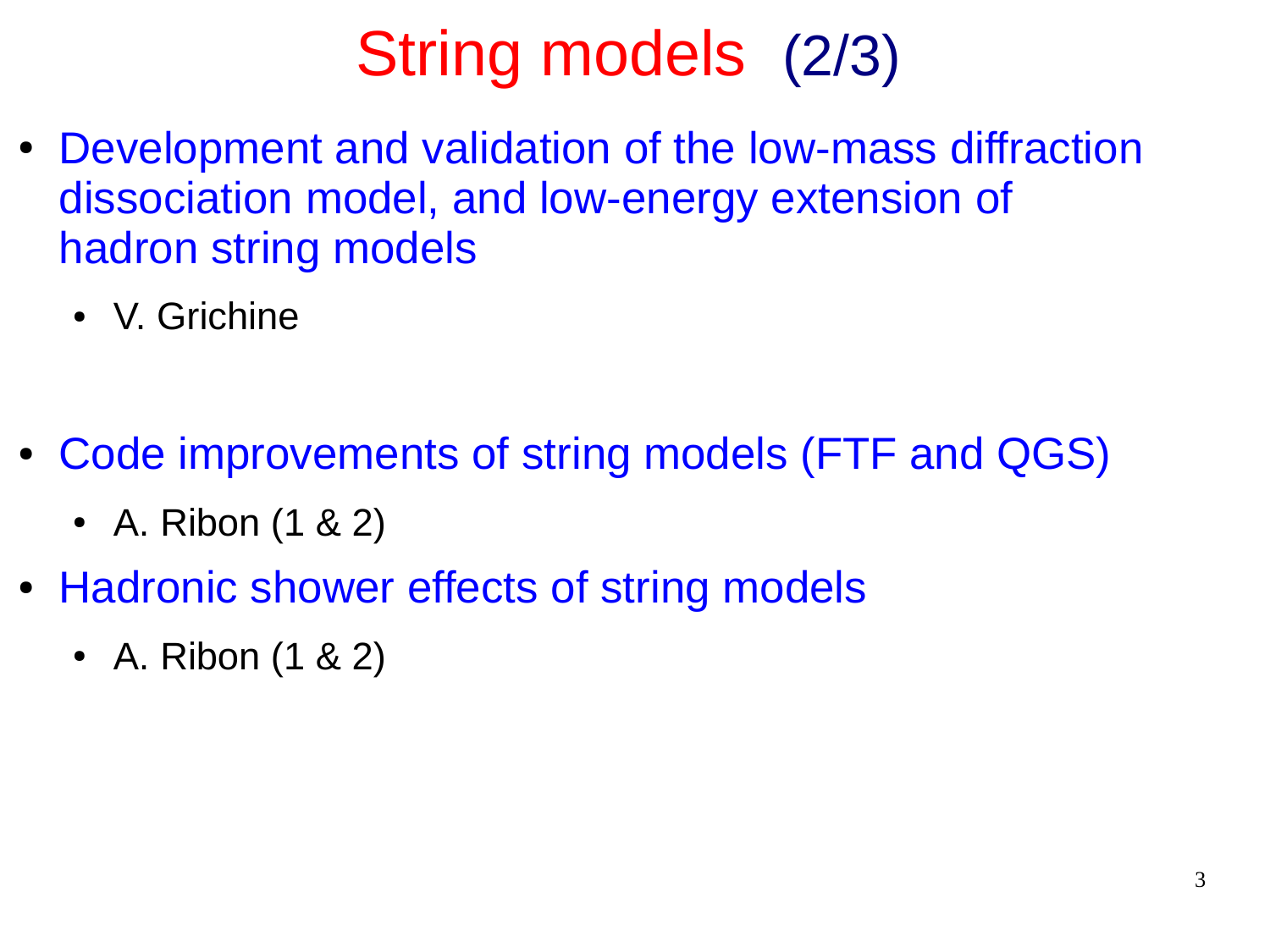## String model (3/3)

- Tuning and validation of **FTF** model for strange meson's and hyperon's production in nucleon-nucleon, and nucleon-nucleus interactions
	- A. Galoyan
- Tuning of FTF model to improve baryon's spectra in proton-proton, antiproton-proton, proton-nucleus, antiproton-nucleus, and nucleus-nucleus interactions
	- A. Galoyan
- Extension of the validation test-suite for string models (test22) with the above data, and for nucleus-nucleus
	- A. Galoyan
- 4 • Validation of the improved HIJING code on Au+Au interactions at RHIC energies (19, 62.4, 130 and 200 GeV)
	- K. Abdel-Wagel  $(1 \& 2)$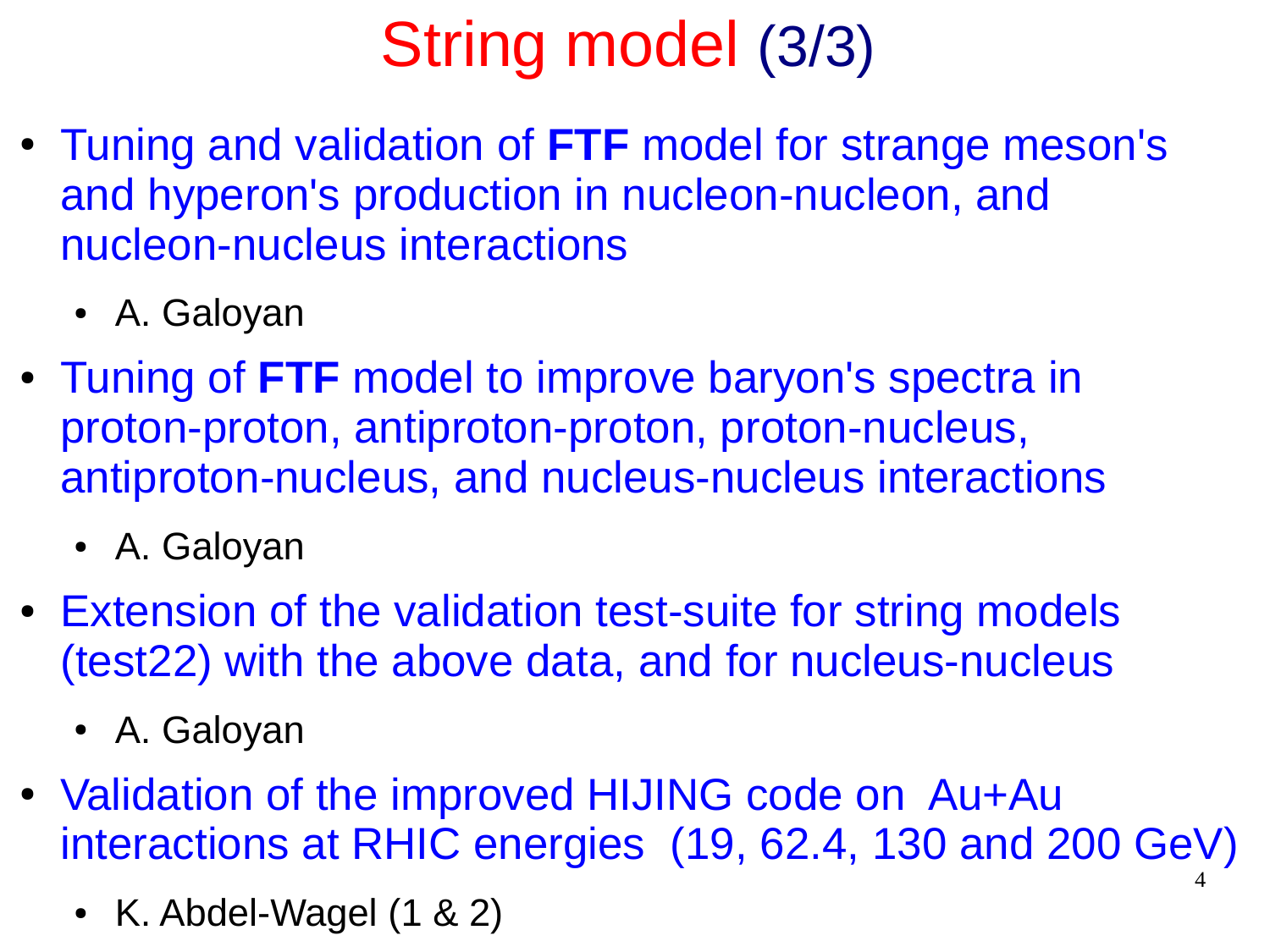#### Intra-nuclear Cascade models

- **Bertini** cascade parameter tuning
	- D. Wright  $(1)$
- Completion of kaon improvements in **Bertini** cascade
	- D. Wright  $(2)$
- Maintenance of **Binary** model
	- G. Folger  $(1 \& 2)$
- Maintenance of **INCL++** model
	- J-C. David, D. Mancusi  $(1 \& 2)$
- Implement Eta and Omega in **INCL++** model
	- J-C. David, D. Mancusi (1 & 2)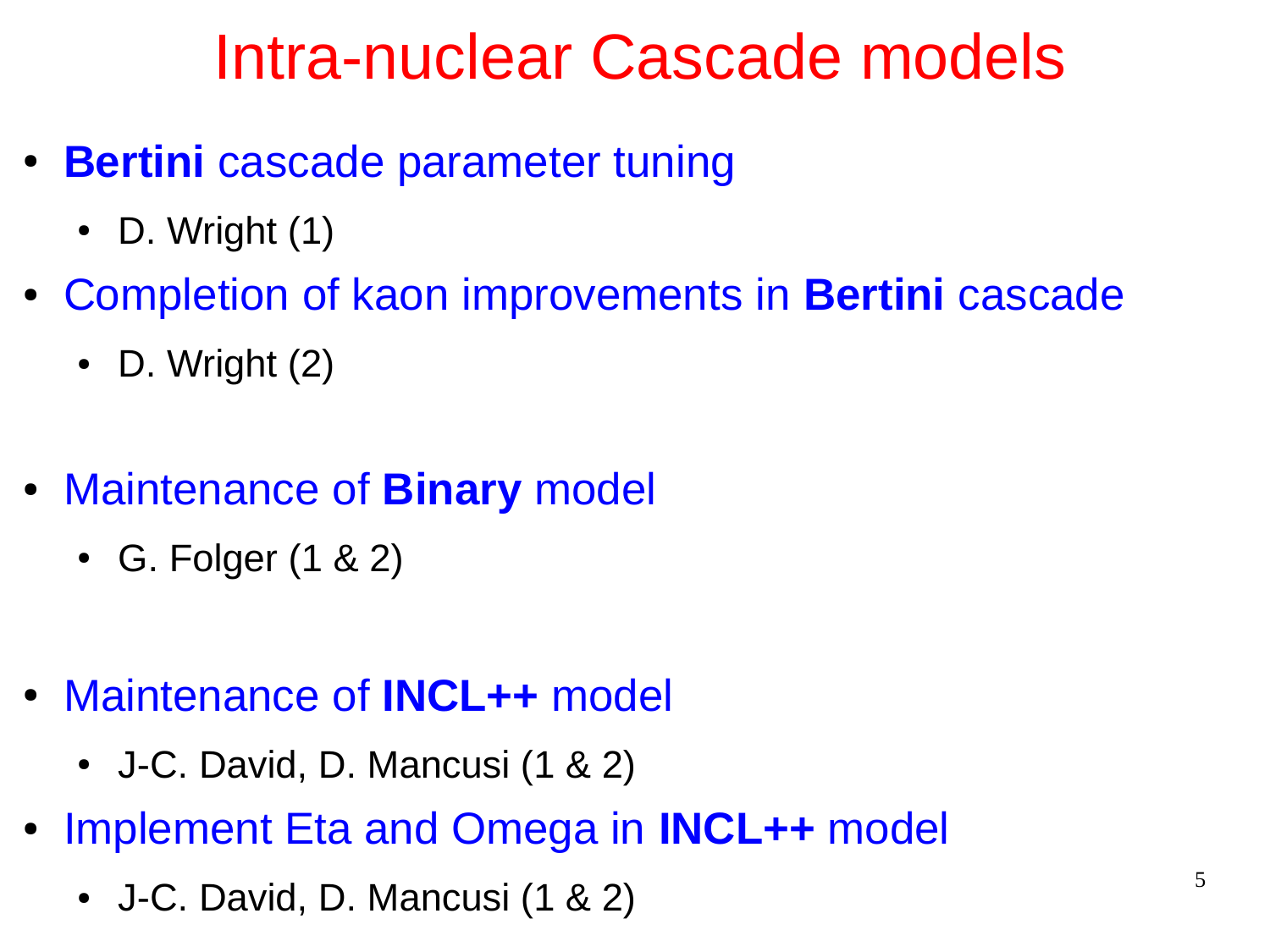#### Precompound / De-Excitation models

- Migration of Fermi break-up, GEM, Evaporation, and PreCompound models to use the common data on nuclear levels (which also allows production of isomers)
	- V. Ivanchenko  $(1)$
- Revision of Fermi break-up
	- J.M. Quesada Molina & M. Cortes Giraldo
- Further tuning of de-excitation models
	- V. Ivanchenko & J.M. Quesada Molina (1 & 2)
- Include simulation of correlated gamma emissions
	- J. Detwiler & V. Ivanchenko
- Complete the validation with the **n\_TOF** beam
	- M. Cortes Giraldo & J.M. Quesada Molina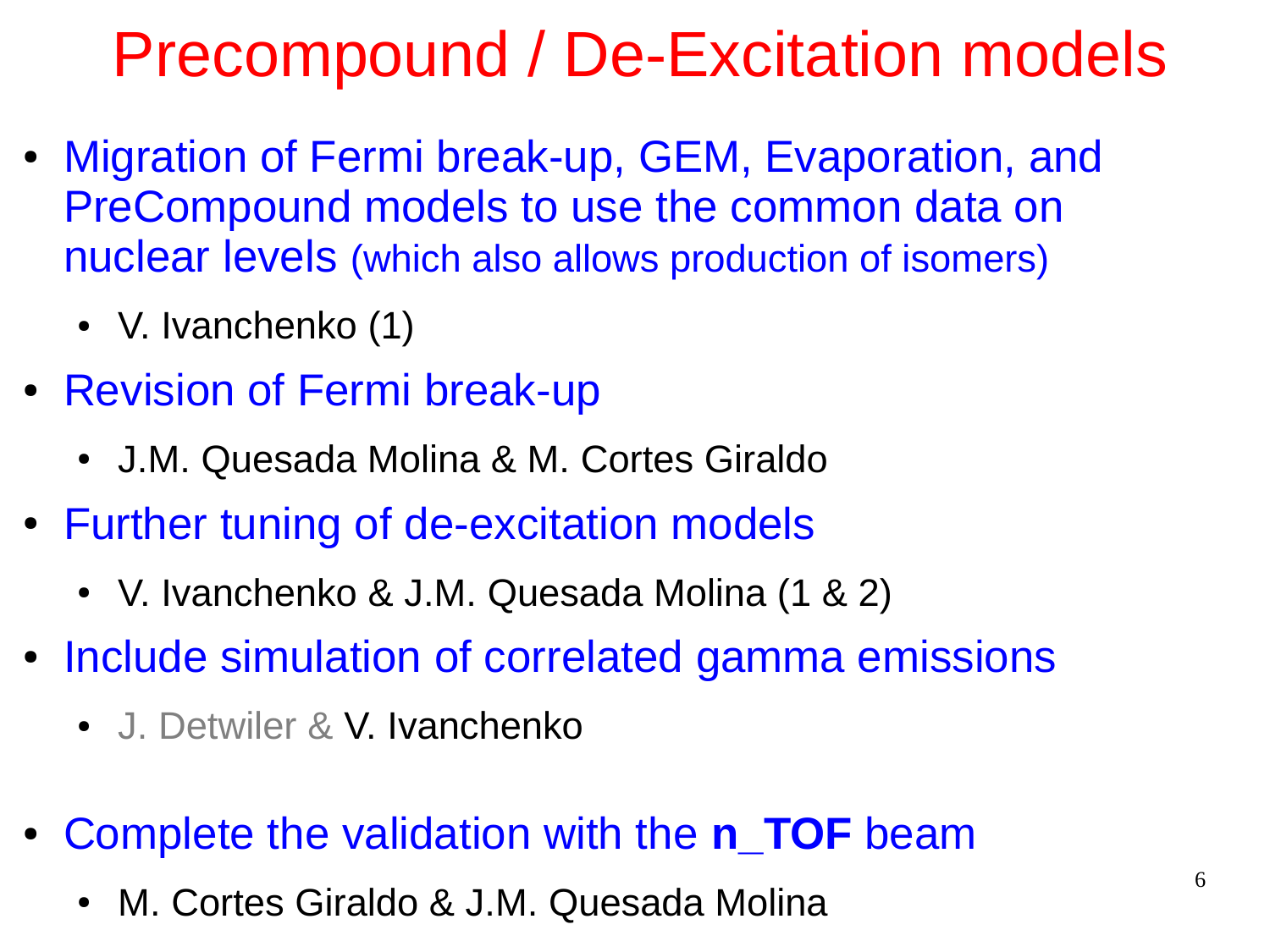### ParticleHP model (1/2)

- Maintenance of ParticleHP, and adding test of charged particles in system testing
	- T. Koi
- Inclusion of the interference term for charged particles
	- P. Arce
- Develop test suite for WendFissionFragment component of ParticleHP
	- B. Wendt
- Improvements in the treatment of inelastic reactions in C12
	- E. Mendoza & D. Cano Ott
- Development of LEND
	- B. Beck, T. Koi, J. Verbeke, Dough Wright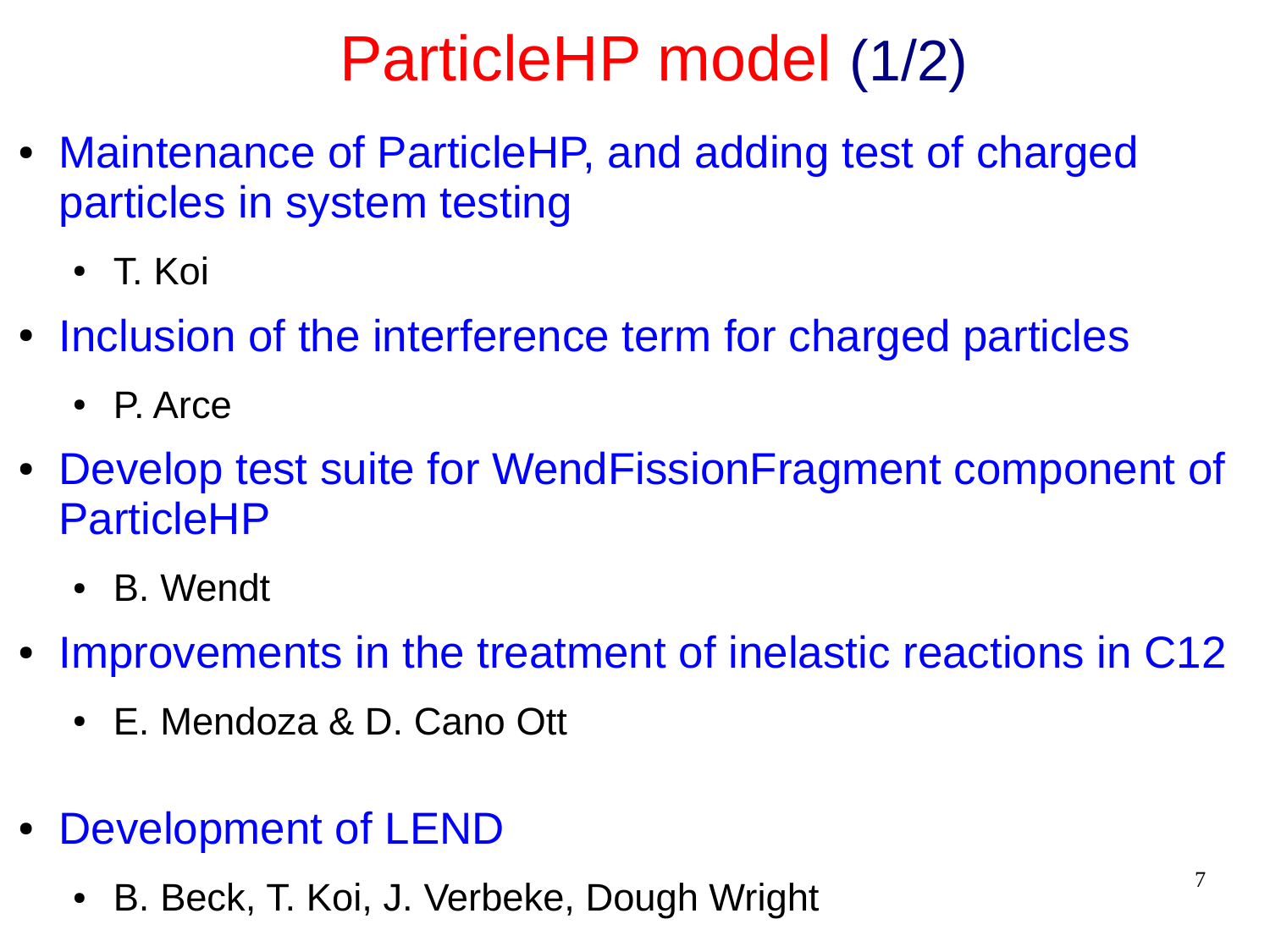#### ParticleHP model (2/2)

- Maintenance and update of the IAEA Geant4 neutron data libraries website
	- E. Mendoza & D. Cano Ott
- Creation and validation of new neutron data libraries released recently
	- E. Mendoza & D. Cano Ott
- Model low-energy (~meV) neutron scattering in both poly- and single-crystals
	- T. Kittelmann & X. Cai  $(1 \& 2)$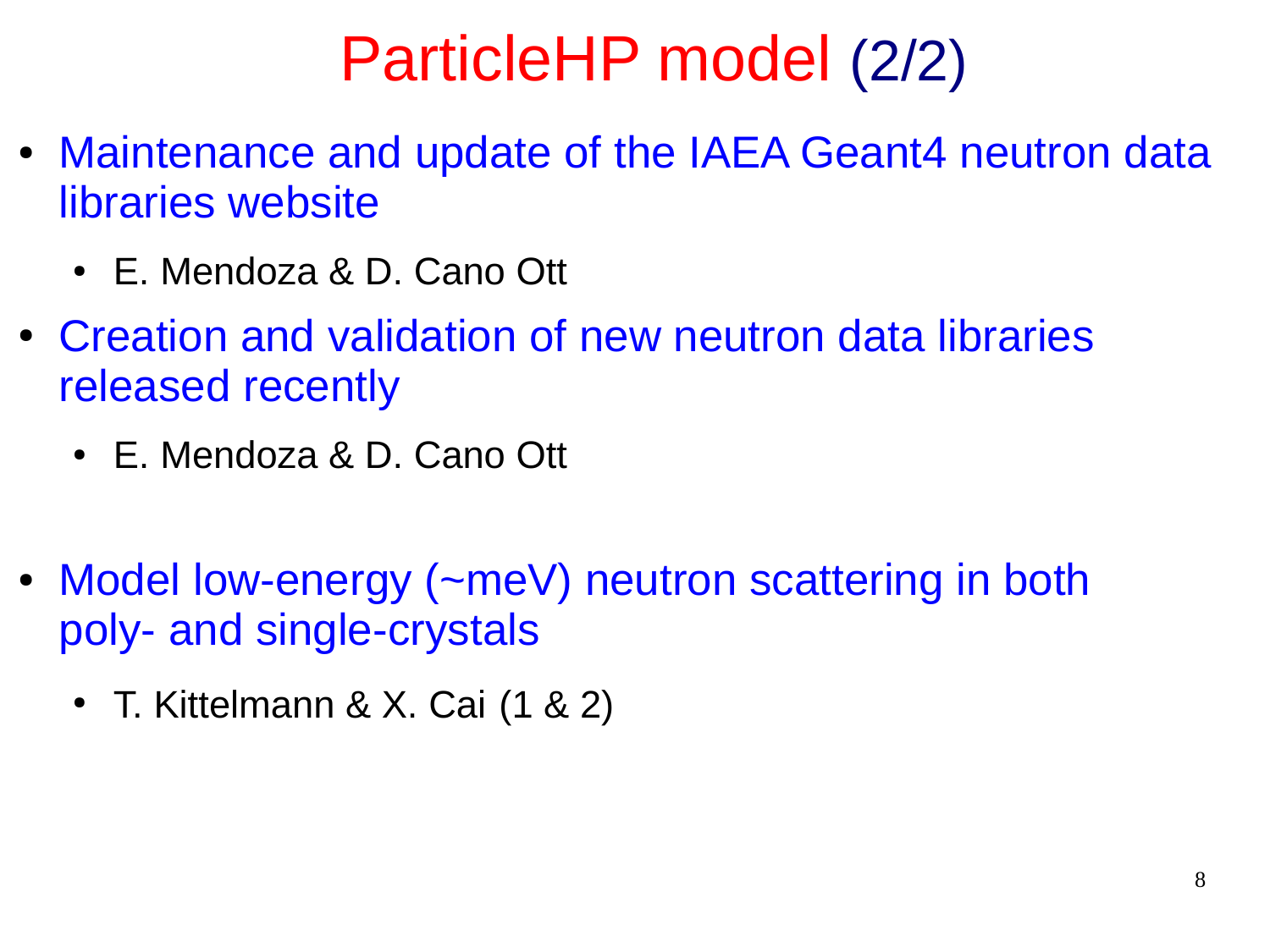### Radioactive Decay model

- Radioactive decay improvements
	- D. Wright  $(1 \& 2)$
- Extension to Super Heavy Elements (SHE)
	- L. Sarmiento (1)
- Inclusion of beta-delayed emissions of protons and neutrons
	- L. Sarmiento (2)
- Maintenance of the RDM database and testing of biasing
	- L. Desorgher
- Make it easier the simulation of new level scheme, including E0 transitions and angular effects
	- M. Venhart
- Other contributions : A. Howard, T. Koi, M. Maire, M. Taylor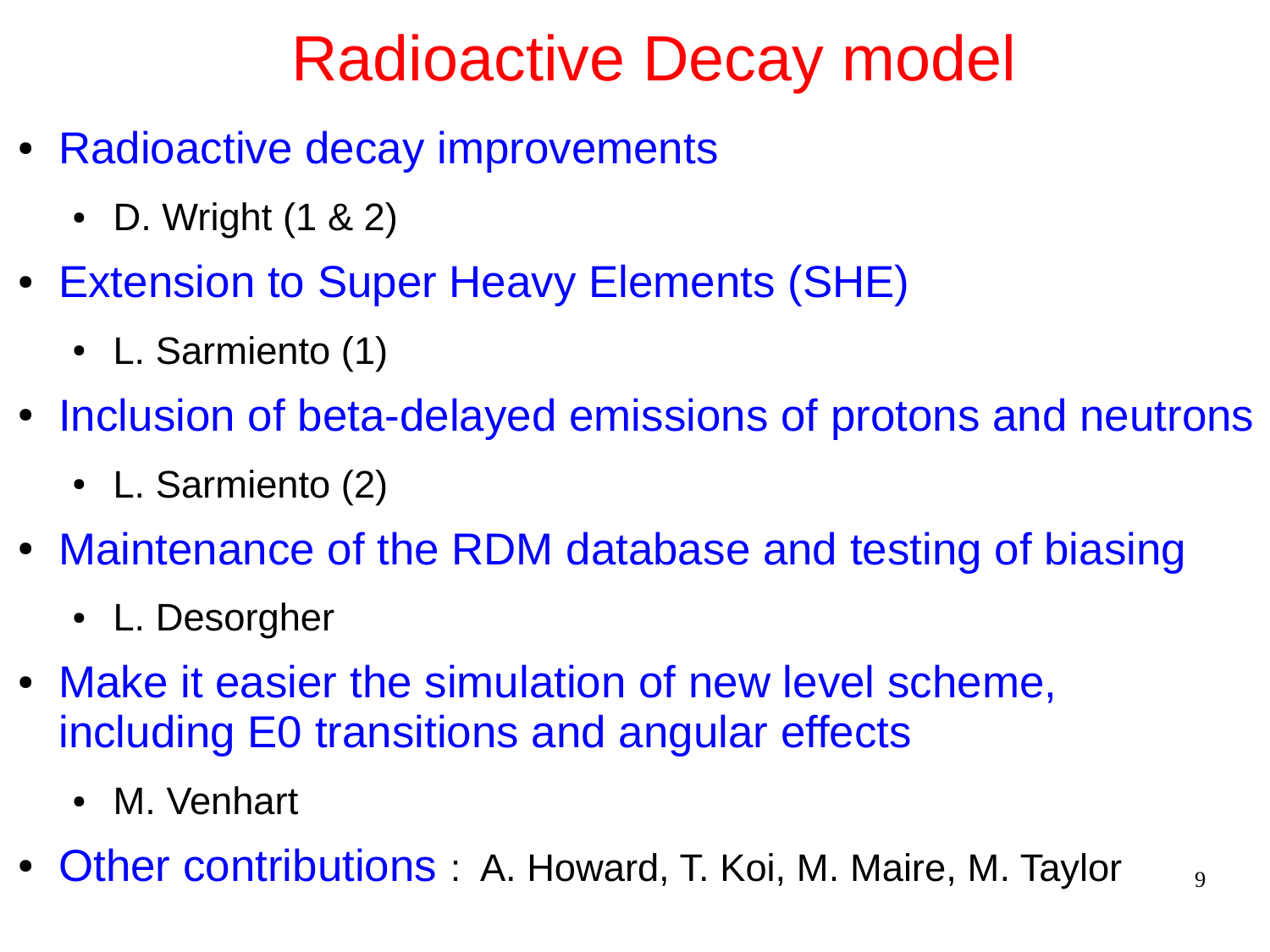#### Elastic models

- Development and validation of hadron elastic models
	- V. Grichine
- **TARC** : create a new validation test; investigate particle\_hp, RDM and biasing options
	- A. Howard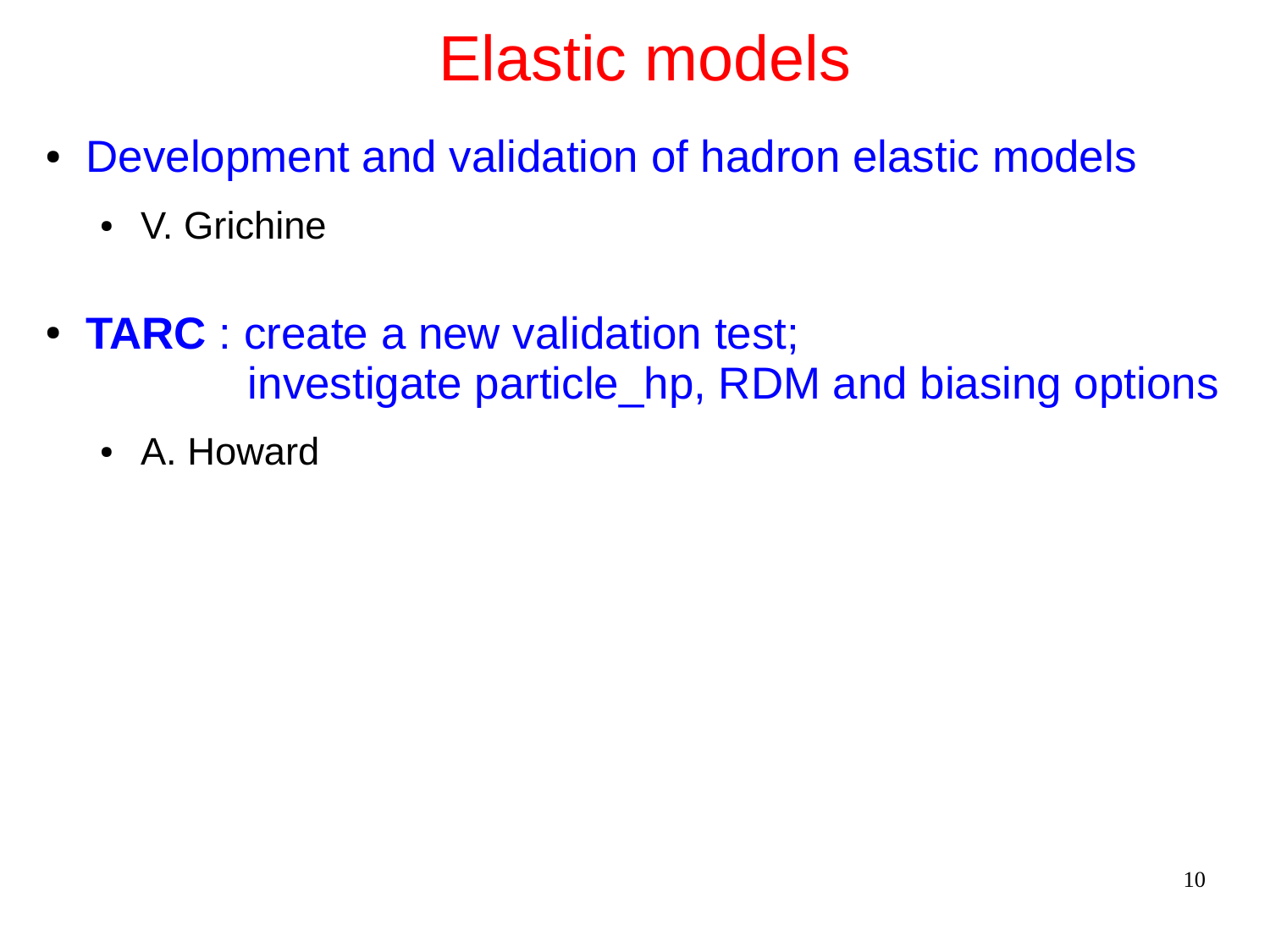### Other models

- Investigate problem in selection of elemental scatterings in **QMD**
	- T. Koi
- Neutrinos: complete the Geant4 interface to **GENIE**
	- D. Wright  $(1)$
- Evaluate possibility of adding a **charge-exchange** model
	- V. Ivanchenko
- Muon stopping code-factorization and introduction of **muonic atoms**
	- K. Lynch & K. Genser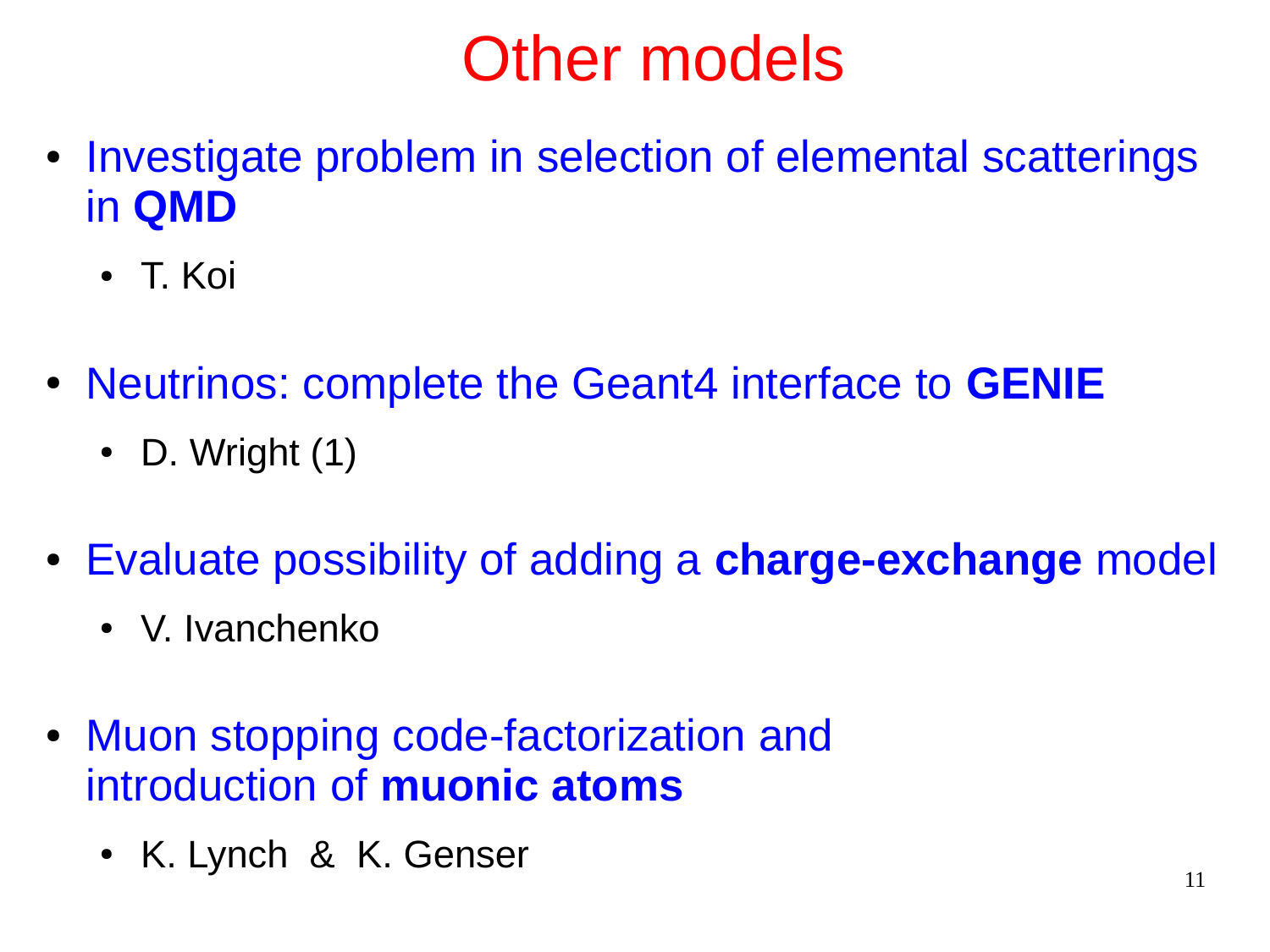#### Cross Sections

- Complete test suite for hadronic cross sections (with data)
	- W. Pokorski
- Inclusion of the fast hadronic cross section system, and its validation
	- A. Dotti